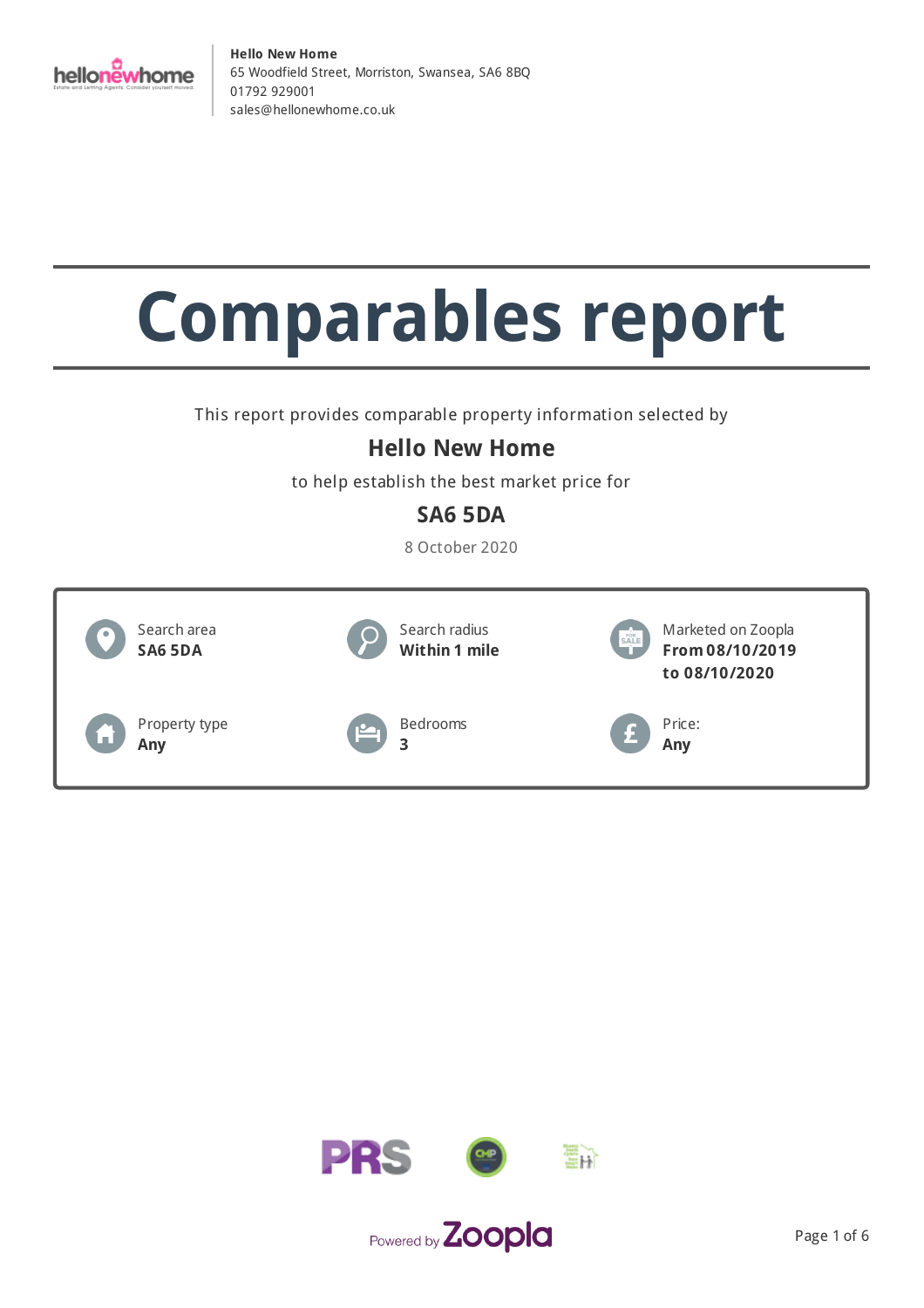

#### **Comparable properties**



# **Comparable sale properties**

| ROD |
|-----|
|     |
|     |

| £139,995<br>10 Ramsden Road, Clydach, Swansea SA6 5DZ |                                                       |                     |                     |  |
|-------------------------------------------------------|-------------------------------------------------------|---------------------|---------------------|--|
|                                                       | $\mathbb{R}$ 3 $\mathbb{A}$ Terraced house / Freehold |                     | Sale date: Apr 2020 |  |
| Sale date:<br>Price:                                  | Apr 2020<br>£139,995                                  | May 2016<br>£82,000 |                     |  |



| B | £135,000<br>33 Heol Eithrim, Clydach, Swansea SA6 5ES |                      |                                         | <b>Distance: 0.25 miles</b> |
|---|-------------------------------------------------------|----------------------|-----------------------------------------|-----------------------------|
|   | $\mathbb{H}$ 3                                        |                      | Semi-detached house Sale date: Mar 2020 |                             |
|   | Sale date:<br>Price:                                  | Mar 2020<br>£135,000 | May 2011<br>£92,000                     |                             |



**Distance:** 0.23 miles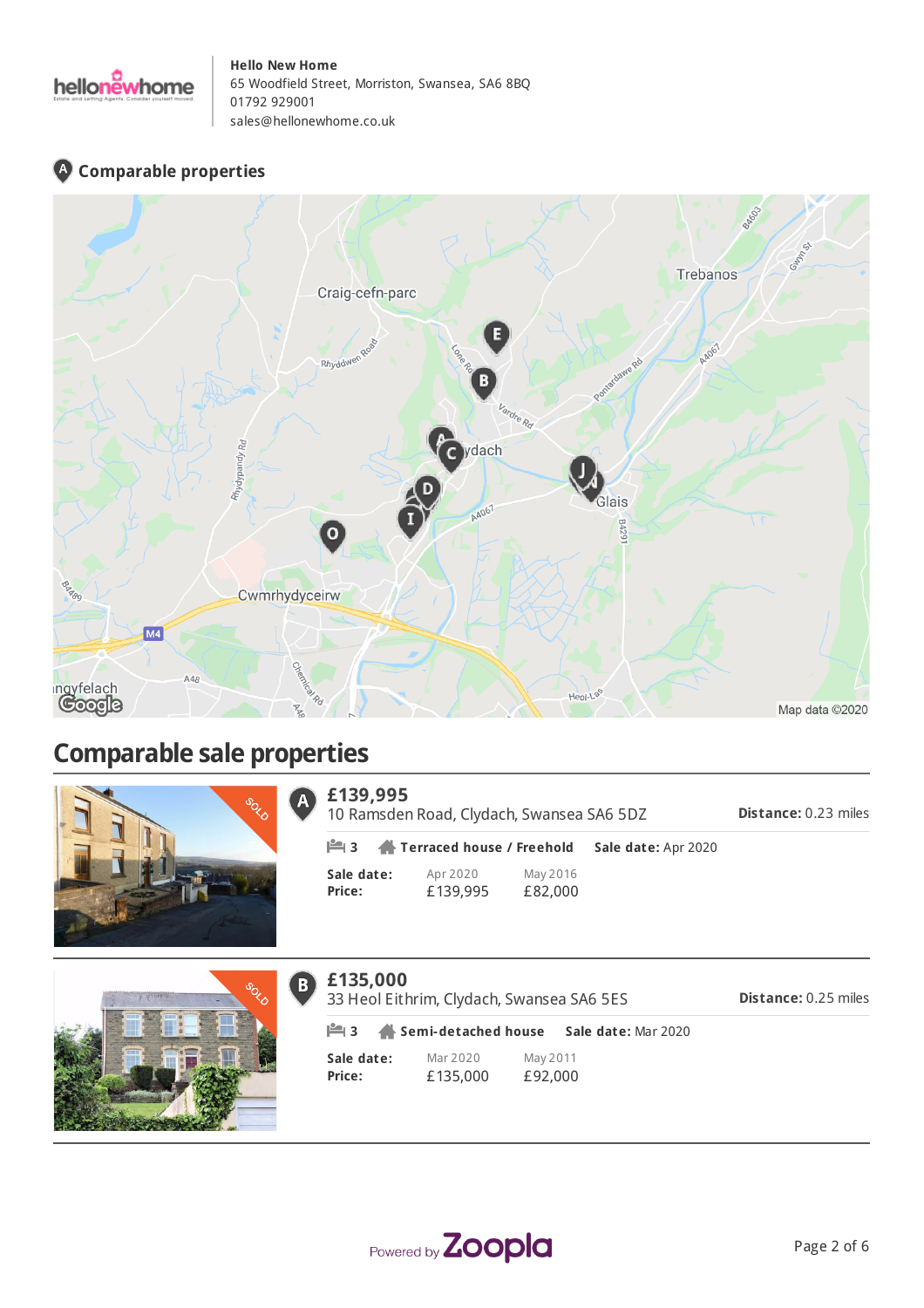

> **Sale date: Price:**

**£176,000**

Jun 2000 £49,000

 $\overline{\mathbf{D}}$ 

## **Comparable sale properties**









|                   |    | ORROR |  |
|-------------------|----|-------|--|
| <b>Controlled</b> |    |       |  |
| <b>COLORED BY</b> | mm |       |  |
|                   |    |       |  |
|                   |    |       |  |



#### **£145,000**

**Sale date: Price:**

**£162,000**

Ramsey Road, Clydach, Swansea. SA6

Nov 2019 £162,000

Feb 2020 £176,000

793 Clydach Road, Ynystawe, Swansea SA6 5BH

687 Clydach Road, Ynystawe, Swansea SA6 5BA

Sep 2019 £174,000

**3 Semi-detached house / Freehold Sale date:** Feb 2020

Dec 2013 £115,000

**3 Semi-detached house / Freehold Sale date:** Nov 2019

May 2016 £128,000 Dec 2006 £131,000

**Distance:** 0.28 miles

**Distance:** 0.56 miles

**Distance:** 0.55 miles

#### **3 Semi-detached house**

For Sale - Perfect Pads are delighted to offer this Well presented and spacious 3 Double Bedroom Semi-Detached Property conveniently located in the village of Clydach, within walking distance to ...



#### **£164,000**

Clydach Road, Ynystawe, Swansea SA6

**Distance:** 0.6 miles

#### **3 Semi-detached house**

We are pleased to bring to the market this beautifully presented, deceptively spacious semi-detached family home. The property has been updated to a fantastic standard by the current owners whilst ...

**Sale date: Price:** Nov 2019 £162,000 Dec 2013 £115,000



#### **£150,000**

Bwllfa Road, Ynystawe, Swansea SA6

**Distance:** 0.64 miles

#### **3 Semi-detached house / Freehold**

A three bedroomed semi detached home situated on an elevated position in Ynystawe offering panoramic views over Swansea and the valley. This lovely home offers spacious and modern accommodation to ...

| Sale date: | Aug 2005 |
|------------|----------|
| Price:     | £125,000 |

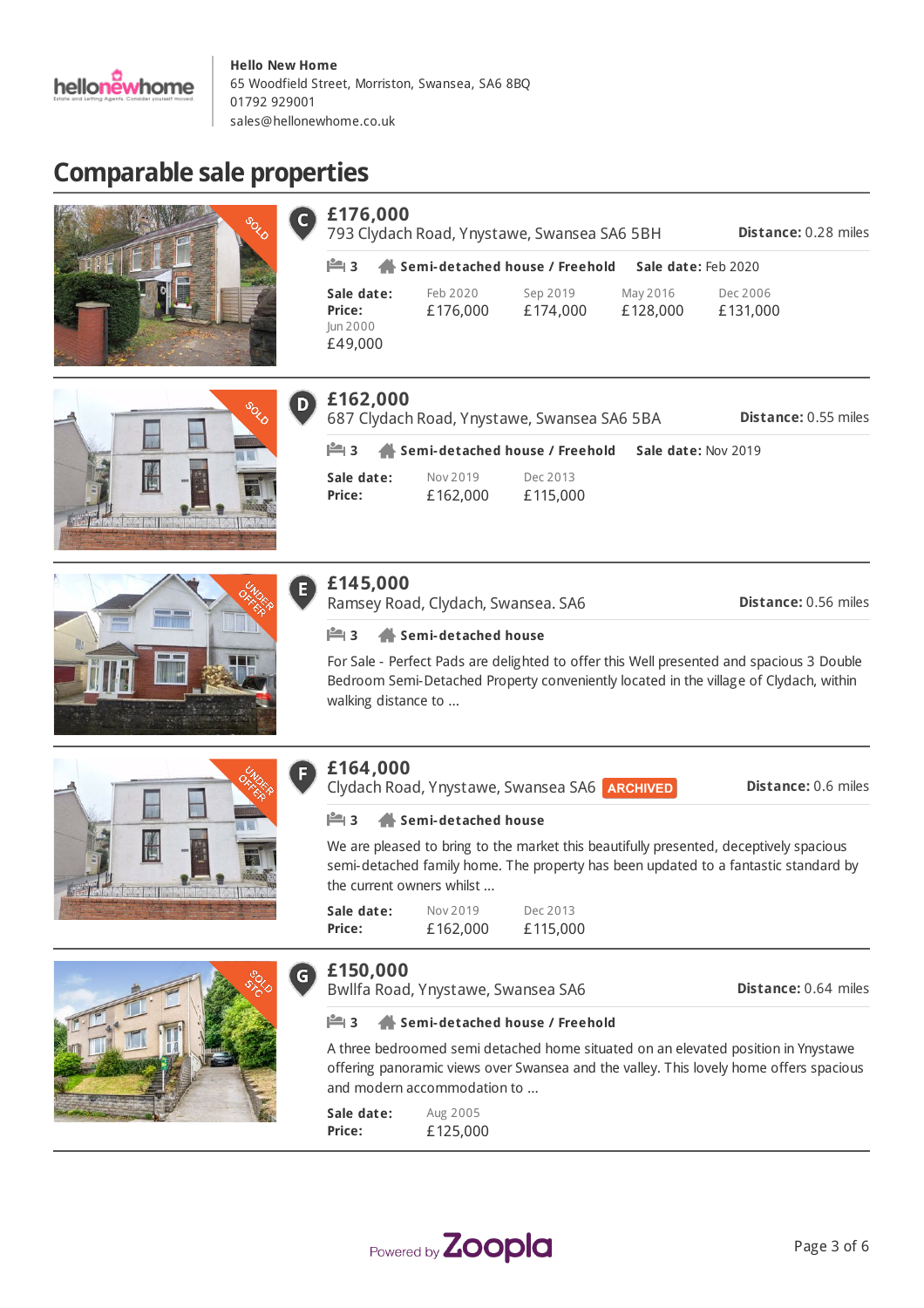

## **Comparable sale properties**

| £169,995<br>н                               | Bwllfa Road, Ynystawe, Swansea SA6 ARCHIVED          |                      |                     | Distance: 0.71 miles                                                                                                                                                                |  |
|---------------------------------------------|------------------------------------------------------|----------------------|---------------------|-------------------------------------------------------------------------------------------------------------------------------------------------------------------------------------|--|
| $\mathbb{M}$ 3                              | Semi-detached house / Freehold                       |                      |                     |                                                                                                                                                                                     |  |
|                                             | schools and having                                   |                      |                     | Perfect Pads Sales & Lettings are pleased to offer this larger than average 3/4 bedroom<br>3 storey property in the sought after village of Ynystawe within close proximity of good |  |
| Sale date:<br>Price:                        | Feb 2020<br>£100,000                                 | Aug 2002<br>£96,000  |                     |                                                                                                                                                                                     |  |
| £225,000                                    | Plas Cadwgan Road, Ynystawe, Swansea SA6             |                      |                     | <b>Distance: 0.78 miles</b>                                                                                                                                                         |  |
| $\mathbb{H}$ 3                              | Semi-detached house / Freehold<br>Having an entrance |                      |                     | Fresh Estate & Letting Agents are please to market this attractive traditional style semi-<br>detached property having superb views and located in the popular suburb of Ynystawe.  |  |
| Sale date:<br>Price:                        | Feb 2010<br>£158,000                                 |                      |                     |                                                                                                                                                                                     |  |
| £173,500                                    | 31 Y Gwernydd, Glais, Swansea SA7 9HF                |                      |                     | Distance: 0.89 miles                                                                                                                                                                |  |
|                                             | Sale date: Apr 2020                                  |                      |                     |                                                                                                                                                                                     |  |
| Sale date:<br>Price:<br>Dec 1995<br>£45,500 | Apr 2020<br>£173,500                                 | Apr 2010<br>£130,000 | May 2007<br>£80,000 | Jul 2000<br>£49,500                                                                                                                                                                 |  |
| £174,995                                    | Y Gwernydd, Glais, Swansea SA7 ARCHIVED              |                      |                     | Distance: 0.89 miles                                                                                                                                                                |  |
| $\mathbb{H}$ 3                              | Semi-detached house / Freehold                       |                      |                     | Perfect Pads are delighted to offer for sale this *** Chain Free*** Well Presented 3<br>Bedroom Semi Detached Property in the highly sought after location in Glais. The            |  |

| property comprises of an                           |                      |                      |                     |                     |
|----------------------------------------------------|----------------------|----------------------|---------------------|---------------------|
| Sale date:<br><b>Price:</b><br>Dec 1995<br>£45,500 | Apr 2020<br>£173,500 | Apr 2010<br>£130,000 | May 2007<br>£80,000 | lul 2000<br>£49,500 |

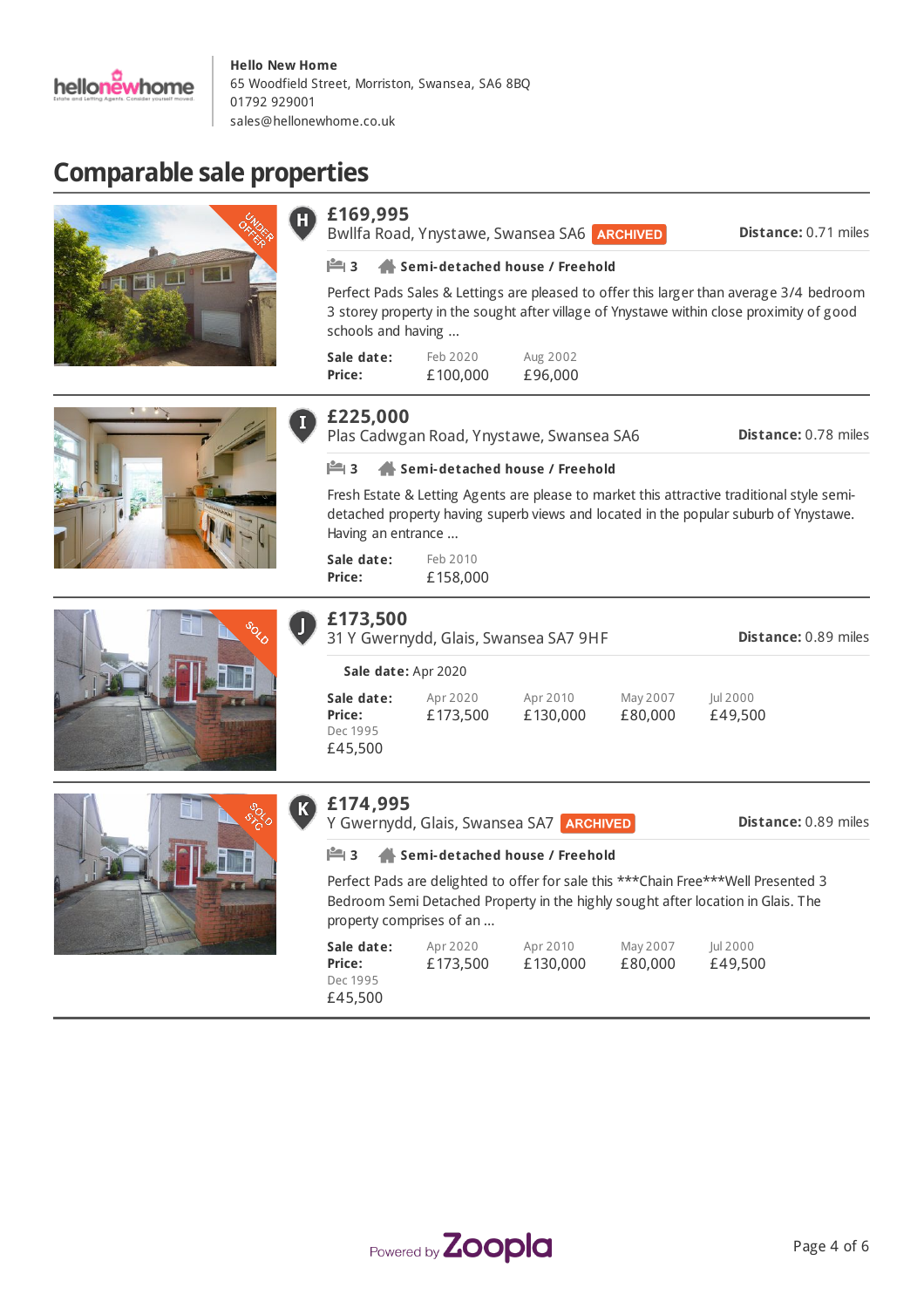

## **Comparable sale properties**







#### **£180,000** M

**Sale date: Price:**

local amenities and ...

**£195,000**

**Distance:** 0.98 miles 10 Nicholas Road, Glais, Swansea SA7 9HA

A beautifully presented, semi-detached property situated in the ever-popular village of Glais, enjoying easy access to local Primary and Comprehensive Schools, as well as other

> May 2006 £170,000

May 2002 £84,000

**3 Semi-detached house / Freehold Sale date:** Dec 2019

Dec 2006 £173,000

**Sale date: Price:** Dec 2019 £180,000

Oct 2014 £175,000

**3 Semi-detached house**

Station Road, Glais, Swansea SA7 **ARCHIVED** 

#### **£210,000 N**

Nicholas Road, Glais, Swansea SA7

**Distance:** 0.98 miles

**Distance:** 0.9 miles

#### **3 Semi-detached house / Freehold**

Refurbished double fronted semi-detached home in a sought after location. Three bedrooms, two reception rooms, modern fitted kitchen, utility room, ground floor shower room & first floor family ...



## **£137,500**

**Distance:** 1.16 miles 40 Gwernfadog Road, Ynysforgan, Swansea SA6 6RZ

| Sale date: Apr 2020 |          |          |  |
|---------------------|----------|----------|--|
| Sale date:          | Apr 2020 | Sep 2007 |  |
| Price:              | £137,500 | £110,000 |  |